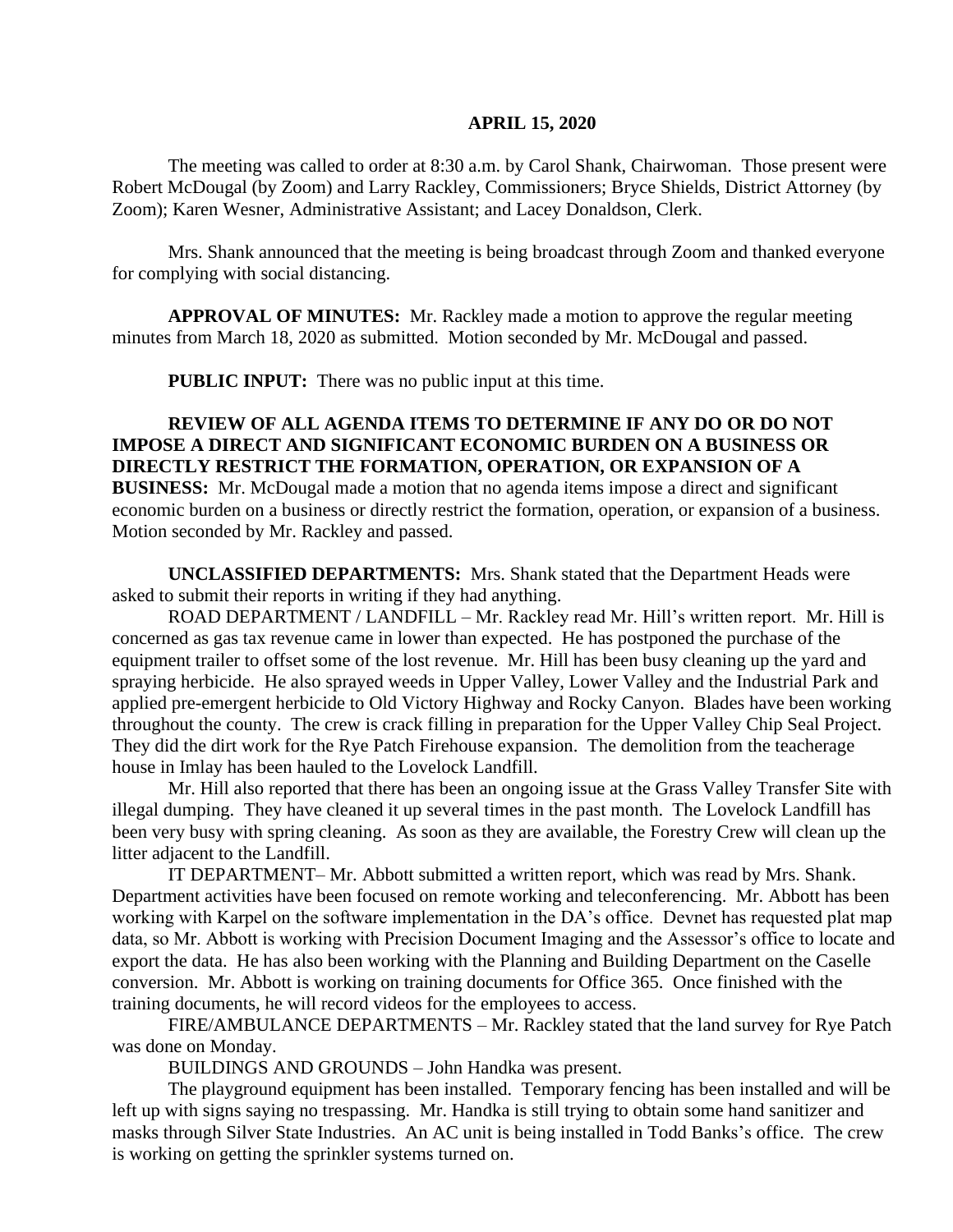SENIOR CENTER – *Jordan McKinney, Resignation as Senior Center Director/Volunteer Coordinator; Advertising/interviewing/selection/recommendation process update:* Mrs. McKinney has submitted her letter of resignation with her last day being April 24<sup>th</sup>. Mr. Rackley stated that he has the committee put together for interviews and the advertisement will be in the paper today. It was noted that the committee will consist of one person from the Senior Center Board, one from the Volunteer Board, Jordan McKinney, Mrs. Wesner and Mr. Rackley. A recommendation will then be made to the Commission.

Mr. McDougal made a motion to accept the resignation of Jordan McKinney as Senior Center Director and Volunteer Coordinator, thanking her for an outstanding job. Motion seconded by Mr. Rackley and passed.

Mr. McDougal made a motion to approve the advertising and hiring process. Motion seconded by Mr. Rackley and passed.

Jordan McKinney came in and thanked the Board for all their support.

COMMUNITY CENTER – *Approval of BSL proposals for wiring upgrades to the Community Center in the amount of \$7,560 for installation via sub panel in north hallway, 4 new 120 volt 20 amp receptacle circuits to include tow circuits, and \$4,270.00 for replacing overhead lights in the Seven Troughs and Rochester rooms to include light fixtures to replace 26 existing two lam 2' x 4' troffer style fixtures with new four lamp LED 2' x 4' troffer style fixtures w/ dimmer switches and lamps to replace 18 existing can light lamps with LED 100 watt equivalent dimmable lamps w/ dimmer switches:* Mrs. Shank stated that she has some concerns. They will be discussing the County's finances later in the meeting and would like to hold off until that time. Mr. McDougal stated that he felt this could be looked at in the next budget cycle.

PERSHING COUNTY EMERGENCY OPERATIONS MANAGER / LEPC – *Approval of job description and contract for the Interim Emergency Management Director:* Mr. Rackley made a motion to approve the job description for the Pershing County Director of Emergency Management. Motion seconded by Mr. McDougal and passed.

It was noted that the contract for the Emergency Management Director would not be an interim contract.

Mr. Rackley made a motion to approve the Emergency Management Director contract as presented. Motion seconded by Mr. McDougal and passed.

ECONOMIC DEVELOPMENT – *Request for letter of support for the Build NV program:* The Build NV Construction Workforce Program is being offered through Great Basin College. The curriculum offered by the National Center for Construction Education and Research will allow local workers to obtain the skills needed to enter the workforce.

Mr. McDougal made a motion to send a letter of support for the Build NV Construction Workforce Program. Motion seconded by Mr. Rackley and passed.

## **ELECTED DEPARTMENTS:**

LACEY DONALDSON, CLERK-TREASURER – Mrs. Donaldson reported that the ballots for the Primary Election have been sent to the printer and will be mailed to all active voters in approximately two weeks.

SHERIFF'S DEPARTMENT – Sheriff Allen reported that he is currently down two dispatchers, so he has been covering. There are currently eight inmates in custody with two at different facilities. Sheriff Allen stated that they are continuing to screen people coming into the facility and sanitizing as often as possible.

RENE CHILDS, RECORDER-AUDITOR – Mrs. Childs gave the Board the monthly reports. *Request for approval of Critical Need Position through PERS for retired reserve deputies for Pershing County Law Enforcement Center:* Mrs. Shank went through the history of the rate of turnover for the position. The Reserve Deputy position has a relatively low rate of turnover; however, as the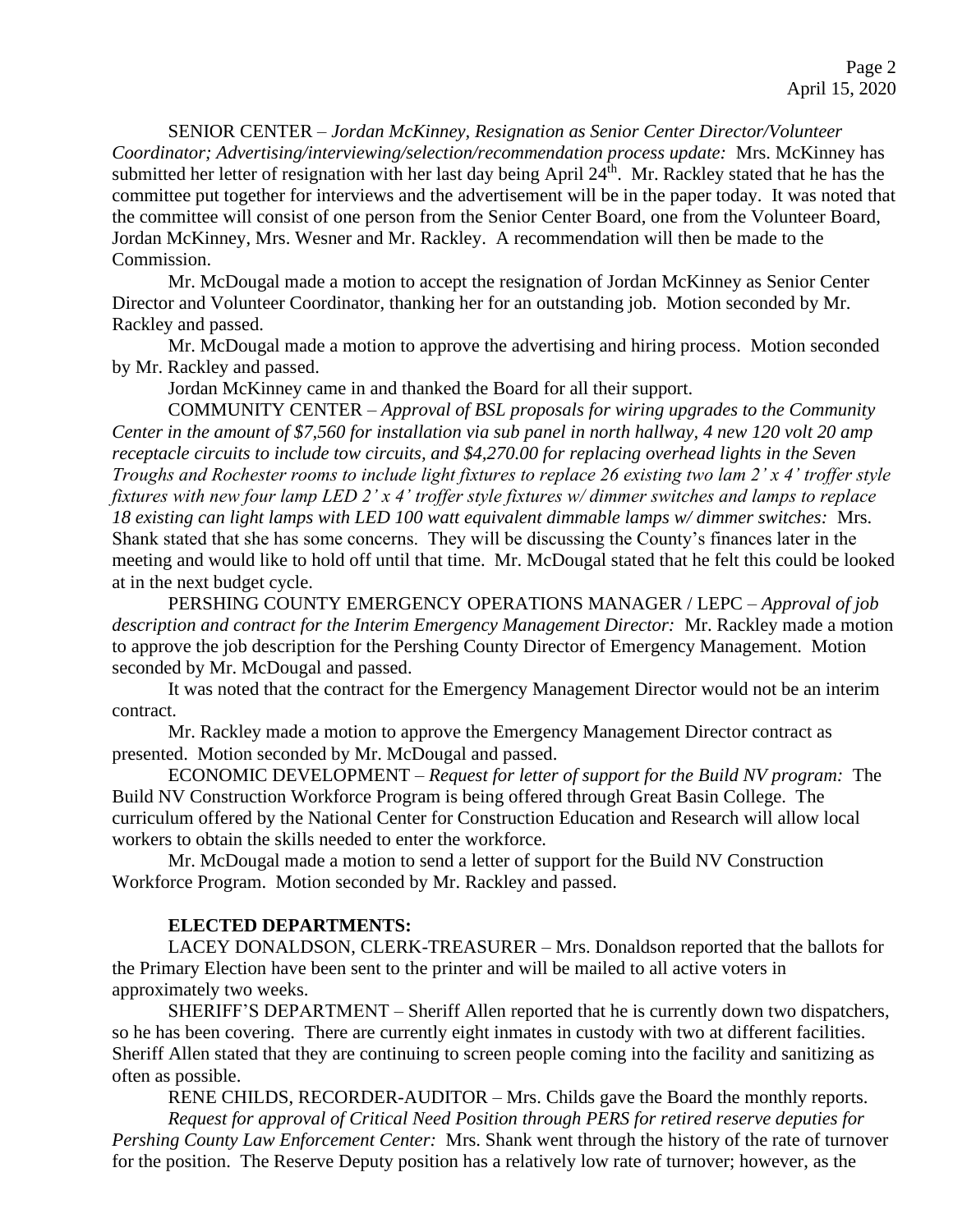position requires POST (Peace Officers Standard Training), there are very few willing to serve in a reserve capacity. These positions are critical for the operation of the Pershing County Sheriff's office due to the need to cover regular staff shortages. We have experienced vacancies in the regular staff positions for more than 10 years.

Mr. Shields stated that the Board needs to make a finding that this is a position of extreme need and it justifies the re-employment of a retired public employee, pursuant to NRS 286.523.

Mr. Rackley made a motion to approve submitting the Critical Need Position Designation Form to PERS for the retired reserve deputies for the Pershing County Law Enforcement Center as there is an extreme need for these positions, which justifies the re-employment of a retired public employee, pursuant to NRS 286.523. Motion seconded by Mr. McDougal and passed.

*Request for approval to halt all county expenditures except for those dire necessities needed to continue county operations:* Mrs. Childs stated that she participated in a phone conference hosted by NACO (Nevada Association of County Officials) last Friday. There is still 5 months of CTX revenue that is outstanding, and they are anticipating a 10% decrease for next year. Other counties are considering or have implemented wage and hiring freezes, and have halted all capital projects. Mrs. Childs stated that Gas Tax will also see a decrease.

Mrs. Shank stated that she felt we should halt all capital projects. She also stated that a hiring freeze should be implemented to include the current vacancy at the Library.

Mr. McDougal suggested that all departments submit revised budgets prior to the next meeting, with cuts to finish this current year.

Mrs. Childs stated that both the current year's and next year's tentative budgets need to be adjusted.

Mr. Shields asked for the Commission to provide more direction to the Department Heads.

Mrs. Childs suggested at least a 10% reduction for last year and 6-8% reduction for the current year.

Mr. Rackley mentioned that some of the work for the Rye Patch Firehouse expansion has been done. He would like to continue with the bidding process, but has no problem not awarding the project. Mr. Rackley also mentioned that we may not be required to contribute matching funds for the Airport Grant project, as there may be additional funding through the CARES Act. He will know more after tomorrow's meeting.

Mr. McDougal made a motion to direct all departments to submit revised budget worksheets with a 10% reduction to their remaining budgets and 10% for next year; to halt all Capital Projects except for those with none matching grants and implement a hiring freeze. Motion seconded by Mr. Rackley and passed.

Mrs. Childs needs the revised budgets by April  $24<sup>th</sup>$ .

Mrs. Shank stated that the employee contracts will need to be looked at in case a wage freeze needs to be implemented.

JUSTICE COURT – *Request that Administrative Assessments and Court Facility fees continue to be retained for the ongoing and exclusive use of the Lake Township Justice Court:* Judge Stephens submitted a letter outlining the fees collected and what she plans on using them for.

Mr. McDougal made a motion to approve the request that Administrative Assessments and Court Facility fees continue to be retained for the ongoing and exclusive use of the Lake Township Justice Court as presented. Motion seconded by Mr. Rackley and passed.

SHERIFF'S OFFICE, CONT.D – *Approval to have BSL Electric install "shore power" of 4-30 amp 120 volt outlets for contingency trailer usage for isolation as well as 1-30 amp 240 volt outlet for refrigerated truck usage in the amount of \$3,235.00 with possible reimbursement from FEMA funding:*  Mrs. Childs questioned where this expenditure would be taken out of and if reimbursement would be approved since it will be permanent electrical upgrades to county property. She thought the expense should come out of the Building Fund.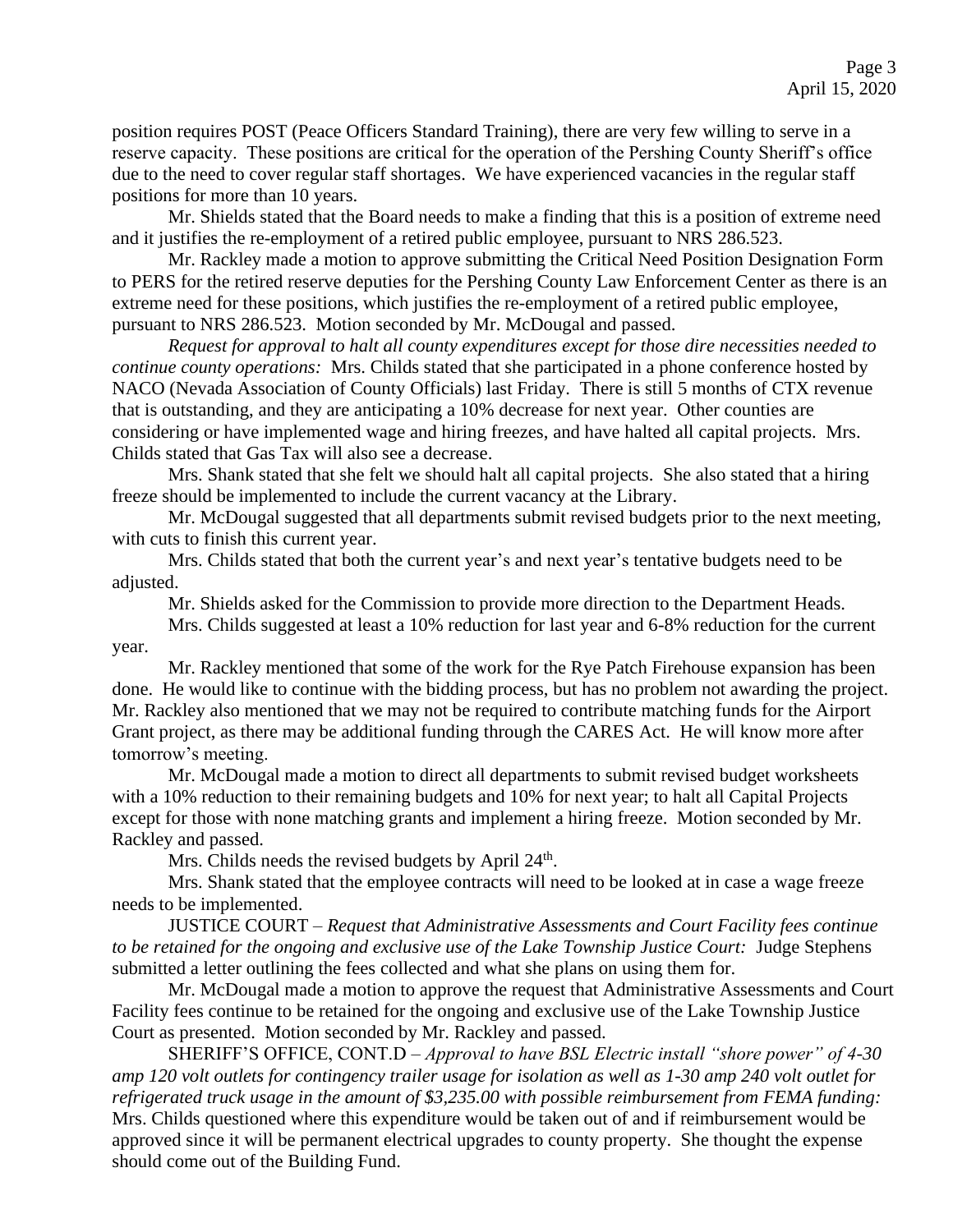Mr. Rackley made a motion to approve having BSL Electric install the necessary power upgrades as discussed in the amount of \$3,235.00, with the expenditure being submitted to FEMA for reimbursement, due to the COVID-19 pandemic. Motion seconded by Mr. McDougal and passed.

*Final approval to accept a 2008 Toyota Camry into Pershing County Sheriff's office inventory as Asset Forfeiture as a part of Case #18-381:* Mr. Rackley made a motion to approve the acceptance of a 2008 Toyota Camry into the Pershing County Sheriff's office inventory. Motion seconded by Mr. McDougal and passed.

**PCWCD (PERSHING COUNTY WATER CONSERVATION DISTRICT), REQUEST FOR LETTER OF SUPPORT FOR WATERSHED FLOOD PREVENTION OPERATIONS, 2020 FUNDING ASSISTANCE UNDER NRCS PL 83-566 WATERSHED PROTECTION AND FLOOD PREVENTION PROGRAM:** Mr. McDougal made a motion to approve the request from PCWCD for a letter of support for Watershed Flood Prevention Operations and 2020 Funding Assistance. Motion seconded by Mr. Rackley and passed.

**DISCUSSION AND APPROVAL TO EXTEND THE DEADLINE FOR BURNING MAN PROJECT QUARTERLY PAYMENT OF \$75,000.00 TO PROVIDE LAW ENFORCEMENT SERVICES AT THE 2020 BURNING MAN EVENT:** It was noted that this year's event has been cancelled, so no action is needed. Mr. McDougal spoke with Sheriff Allen and asked him to prepare an invoice for any expenses that have already been spent. Mr. Shields stated that the contract amounts are tied to peak population. Mr. McDougal stated we should still submit an invoice and if Burning Man disagrees with it, we can move forward at that time.

## **ADDITIONAL WRITTEN REPORTS:**

UPDATE ON FUTURE LAW ENFORCEMENT CENTER – Mr. Rackley asked if the letter was sent making an offer on the property. Mr. Shields stated that it has not due to the financial concerns that were being discussed today.

## **UPDATE FROM EMERGENCY OPERATIONS AND RE-EVALUATION OF RESOULTION 20-0302, DECLARATION OF EMERGENCY RELATING TO THE COVID-19 (CORONAVIRUS); POSSIBLE CHANGES TO COUNTY COMMISSION MEETING DATES:**

Sean Burke, Emergency Management Director, was on the phone. He spoke about last night's email relating to the plan for recovery. Mr. McDougal thanked Mr. Burke for all his hard work. Mr. McDougal also stated that we need to begin planning for economic recovery.

The Board discussed holding a Special Meeting. Mr. Rackley stated that he thinks we should wait to see what the State does.

Mr. Skelton stated that he is not sure what the status of the Emergency Operation Center is at regarding the items needed. Mrs. Shank stated that she isn't sure where the money to purchase the items would come from and asked to speak with Mr. Skelton after the meeting.

**REPORT FROM LEGAL COUNSEL:** Mr. Shields spoke with a liaison from AT&T regarding the 911 surcharge increase. They have 90 days to notify their customers and they will begin assessing the increase in May. Mr. Shields also spoke with another company who had failed to remit the increase, but they are sending a payment right away.

**MATTERS OF THE BOARD FOR DISCUSSION, BOARD MEMBER REPORTS, BOARD LIAISON REPORTS, BOARD:** Mr. McDougal reported that Western Nevada Development District tentatively scheduled a phone conference on April 27<sup>th</sup>. Mr. Rackley stated that there is a Pre